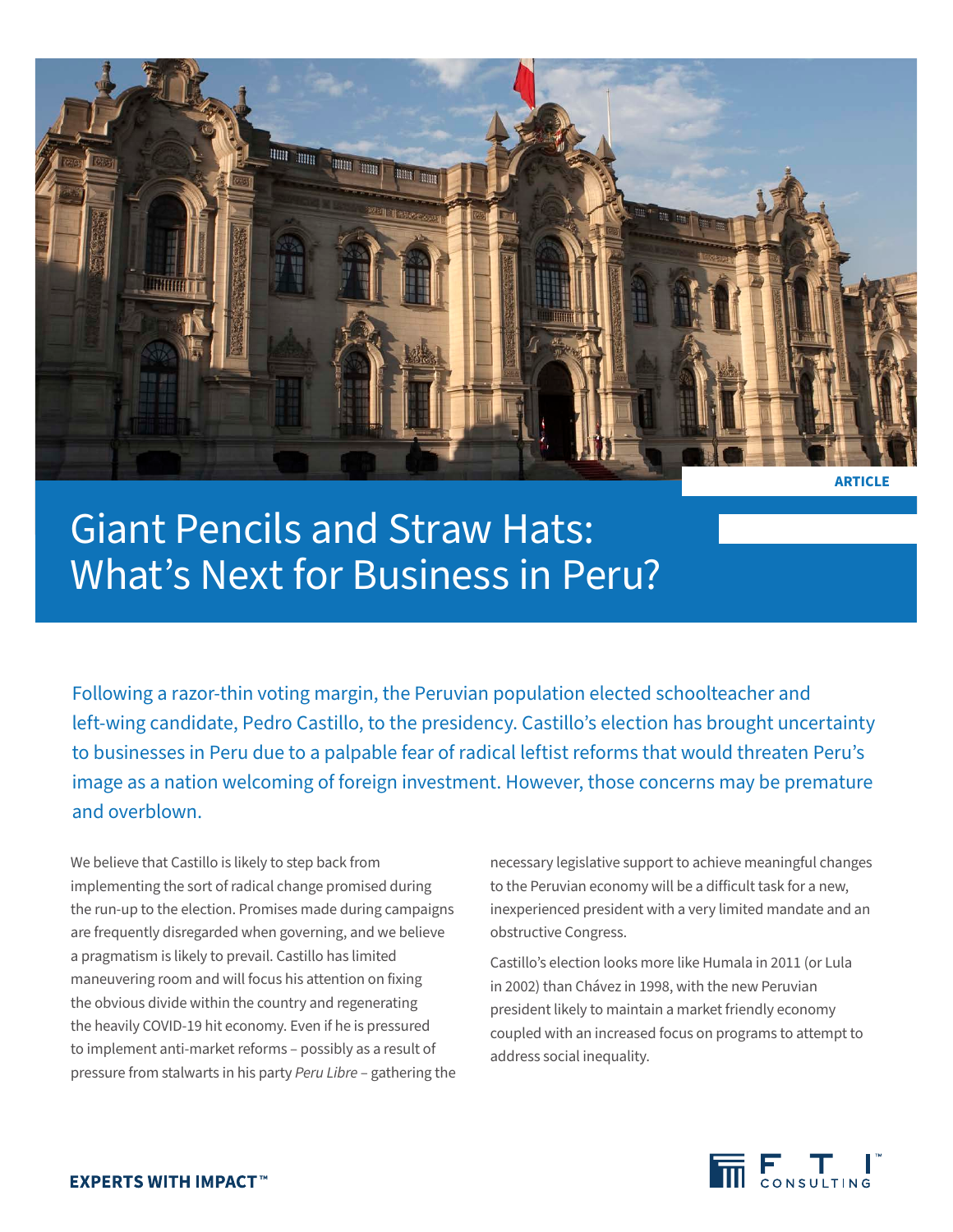## **Peruvian Political Context**

The 2021 presidential elections in Peru occurred in a moment of extreme volatility: a nation disproportionately suffering one of the worst global per capita outbreaks of COVID-19, corruption scandals ranging from Odebrecht to *vacunagate*, a polarizing conservative opposition directly connected to endemic corruption in Peru and the historical schism between Lima and the rest of the country, most notably in terms of social development and economic opportunity. These and other factors have increased political uncertainty in recent years, with the country having had four presidents in just the last five years.

Former president Pedro Pablo Kuczynski (PPK) was elected in 2016 but resigned in March 2018 due to corruption and bribery accusations.<sup>1</sup> Following his resignation, Martín Vizcarra, then vice-president, ascended to the presidency. But in November 2020, the Peruvian Congress impeached Vizcarra due to corruption allegations. After the impeachment, Peru's congressional President, Manuel Merino, took office and promptly resigned after five days due to protests. Subsequently, Peru's Congress elected Francisco Sagasti as interim president until the recent election of Castillo on June 6, 2021.<sup>2</sup>



The political volatility has been supercharged by animosity towards Peru's traditional political class, symbolized by the revelation in February 2021 that high ranking officials and their families, including Vizcarra, received the Chinese Sinopharm vaccine for COVID-19 months before the vaccination rollout even began in Peru. This scandal, known as *vacunagate*, compounded the population's discontentment with the traditional political elite in the country.<sup>3</sup>

The first round of the April 11, 2021 presidential elections in Peru clearly displayed the Peruvian population's disapproval of the acting government and Peru's political class, more generally. The elections were highly fragmented with 18 candidates participating in the first round, with a majority of the field not belonging to any of the traditional political parties in Peru.4 The combination of corruption scandals, *vacunagate*, political volatility and the COVID-19 pandemic eliminated the possibility of a center candidate reaching the second-round of the presidential elections, and instead led to the run-off of two radically polarized candidates; namely, a run-off between a left-wing candidate from the *Peru Libre* political party, Castillo, who received 19.099% of votes, and right-wing candidate and daughter of former president Alberto Fujimori, Keiko Fujimori, from the *Fuerza Popular* political party, who received 13.368% of votes.<sup>5</sup> Neither candidate had widespread support in Peru. Castillo and Keiko represented markedly divergent platforms on political, economic and social issues. A divided Peru then narrowly elected Castillo by a wafer-thin margin of 44,058 votes, receiving just 50.125% of the vote.<sup>6</sup>

*What does a Castillo government mean for business in Peru?*

# **Future Political and Economic Panorama in Peru: Campaigning isn't Governing**

During his campaign, Castillo announced he would implement radical leftist reforms if elected, including changing the current Constitution to authorize the executive government to regulate the market in order for it to be

<sup>&</sup>lt;sup>1</sup> https://www.bbc.com/mundo/noticias-america-latina-43481060 (translated by the author)

<sup>&</sup>lt;sup>2</sup> https://www.bbc.com/mundo/noticias-america-latina-54965252 (translated by the author)

<sup>3</sup> https://cnnespanol.cnn.com/2021/04/09/peru-elecciones-presidente-2021-votantes-expectativa-orix/ (translated by the author)

<sup>4</sup> https://cnnespanol.cnn.com/2021/04/09/peru-elecciones-presidente-2021-votantes-expectativa-orix/ (translated by the author)

<sup>5</sup> https://canaln.pe/actualidad/elecciones-2021-onpe-publicara-primeros-resultados-11-abril-1130-p-m-n433611 (translated by the author)

<sup>6</sup> https://www.resultadossep.eleccionesgenerales2021.pe/SEP2021/EleccionesPresidenciales/RePres/T (translated by the author)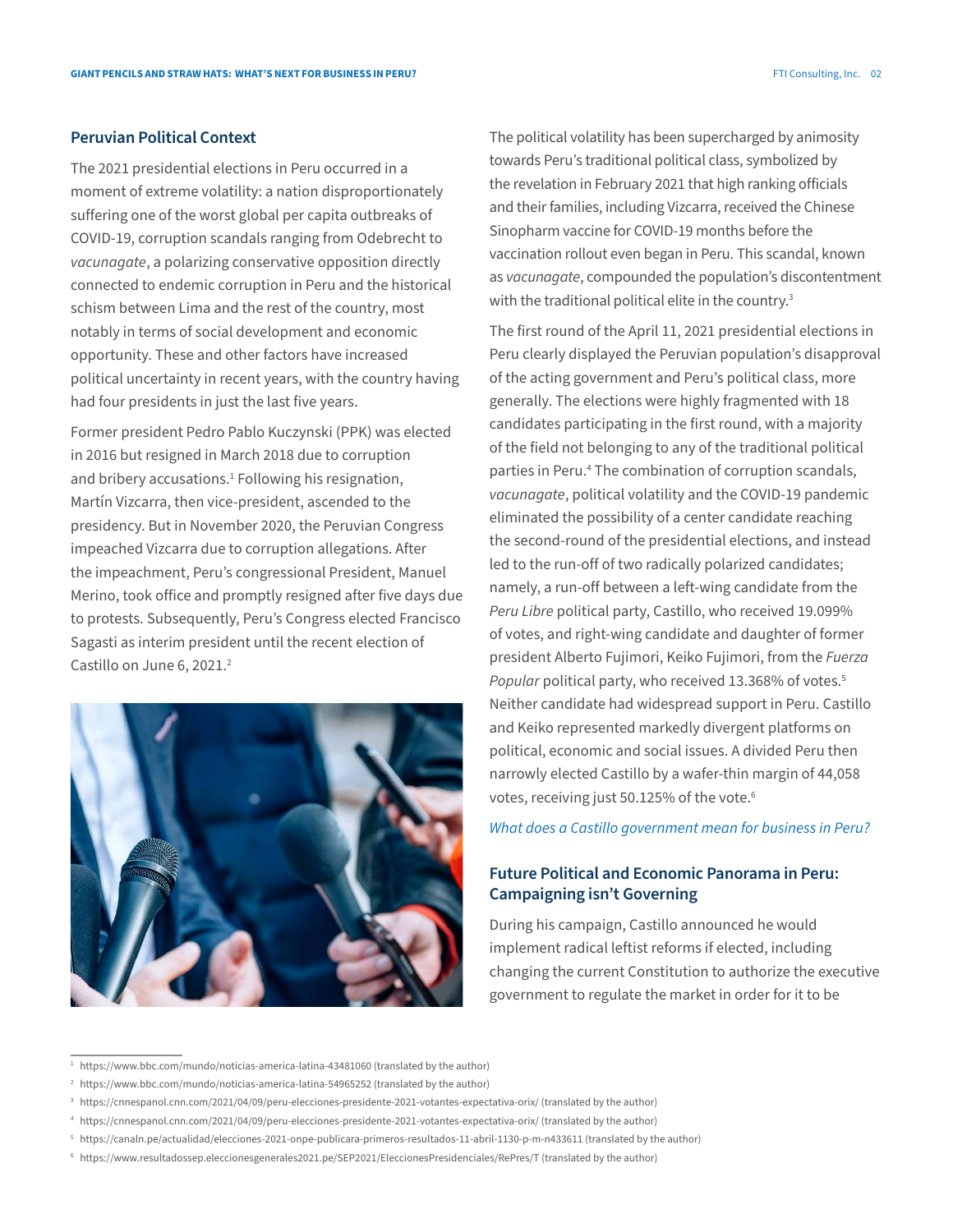*"decentralized, redistributive of wealth and nationalized",7* since according to Castillo, the Peruvian Constitution prioritizes private interests over the public interest.<sup>8</sup> He also proposed the renegotiation and revision of all state contracts, suggesting a new distribution of profits; 20% in favor of the private sector and 80% in favor of the government.9 He defended the nationalization of the mining, oil and gas sectors.<sup>10</sup> He also promised that he would stop the imports of any products that are produced in Peru, such as rice and potatoes, and at the same time he reinforced his intention to implement agrarian reform.<sup>11</sup>

This was good red meat to energize Castillo's rural base, but does not reflect his governing agenda. Once in office, Castillo will likely be faced with the harsh realities of governing a bruised nation and could take a more moderate stance. During his first week as president-elect, he stated: *"We respect the economy and we are going to give legal security to all businessmen."* Also, he assured his audience that he was going to be *"respectful of the current political constitution until the people decide to vote for a referendum."12* Above and beyond mere rhetoric, he has appointed Pedro Francke, a wellknown and respected economist in Peru, as a key economic advisor. Francke has indicated that the new government will welcome and promote private investment to develop the Peruvian economy.<sup>13</sup> Francke gathered with business leaders in Lima immediately after his appointment to explore how the public and private sectors will work together to address the monumental economic challenges the country now faces, particularly the health crisis and accompanying economic downturn caused by COVID-19.14

As of June 28, 2021, Peru had the highest number of per capita deaths caused by COVID-19 in Latin America. The country's GDP contracted by 11%<sup>15</sup> in 2020 and

unemployment reached 13.6%.<sup>16</sup> It seems that Castillo would have no choice but to prioritize a plan to bring Peru out of the pandemic as expeditiously as possible and stimulating much needed economic growth. This suggests that he would need to focus during his first weeks in office on obtaining vaccines and implementing a vaccination strategy to immunize the Peruvian population, as well as passing proposals that will encourage employment generation and economic growth. To gain any momentum, he will need to establish a working relationship with the business sector, including national and international businesses involved in the mining, and oil and gas sectors, which are industries that collectively account for approximately 61% of Peru's total exports.<sup>17</sup>



<sup>7</sup> https://rpp.pe/economia/economia/debate-presidencial-estas-son-las-principales-propuestas-economicas-de-pedro-castillo-noticia-1339714?ref=rpp (translated by the author)

<sup>8</sup> https://andina.pe/agencia/noticia-pedro-castillo-peru-libre-plantea-cambiar-constitucion-asamblea-constituyente-841992.aspx (translated by the author)

<sup>9</sup> [Ibid.](https://andina.pe/agencia/noticia-pedro-castillo-peru-libre-plantea-cambiar-constitucion-asamblea-constituyente-841992.aspx)

<sup>10</sup> https://proactivo.com.pe/pedro-castillo-plantea-nacionalizar-los-yacimientos-mineros-gasiferos-y-de-hidrocarburos-pdf/ (translated by the author)  $11$  [Ibid.](https://proactivo.com.pe/pedro-castillo-plantea-nacionalizar-los-yacimientos-mineros-gasiferos-y-de-hidrocarburos-pdf/)

<sup>12</sup> https://gestion.pe/peru/politica/pedro-castillo-vamos-a-ser-respetuosos-de-esta-constitucion-y-sus-instituciones-hasta-que-el-pueblo-lo-decida-elecciones-2021-segundavuelta-nndc-noticia/ (translated by the author)

<sup>&</sup>lt;sup>13</sup> https://elcomercio.pe/economia/peru/peru-libre-pedro-francke-afirma-que-se-impulsara-la-inversion-privada-para-generar-empleo-pedro-castillo-nndc-noticia/ (translated by the author)

<sup>14</sup> https://elcomercio.pe/economia/peru/francke-afirma-que-se-reunio-con-grupos-empresariales-para-responder-a-retos-del-pais-nndc-noticia/ (translated by the author)

<sup>15</sup> https://rpp.pe/economia/economia/pbi-economia-peruana-cayo-11-en-el-2020-segun-informe-del-inei-noticia-1321007 (translated by the author)

<sup>16</sup> https://knoema.es/atlas/Per%C3%BA/Tasa-de-desempleo (translated by the author)

<sup>17</sup> https://boletines.exportemos.pe/recursos/boletin/resultados-exportaciones-peru-2020.pdf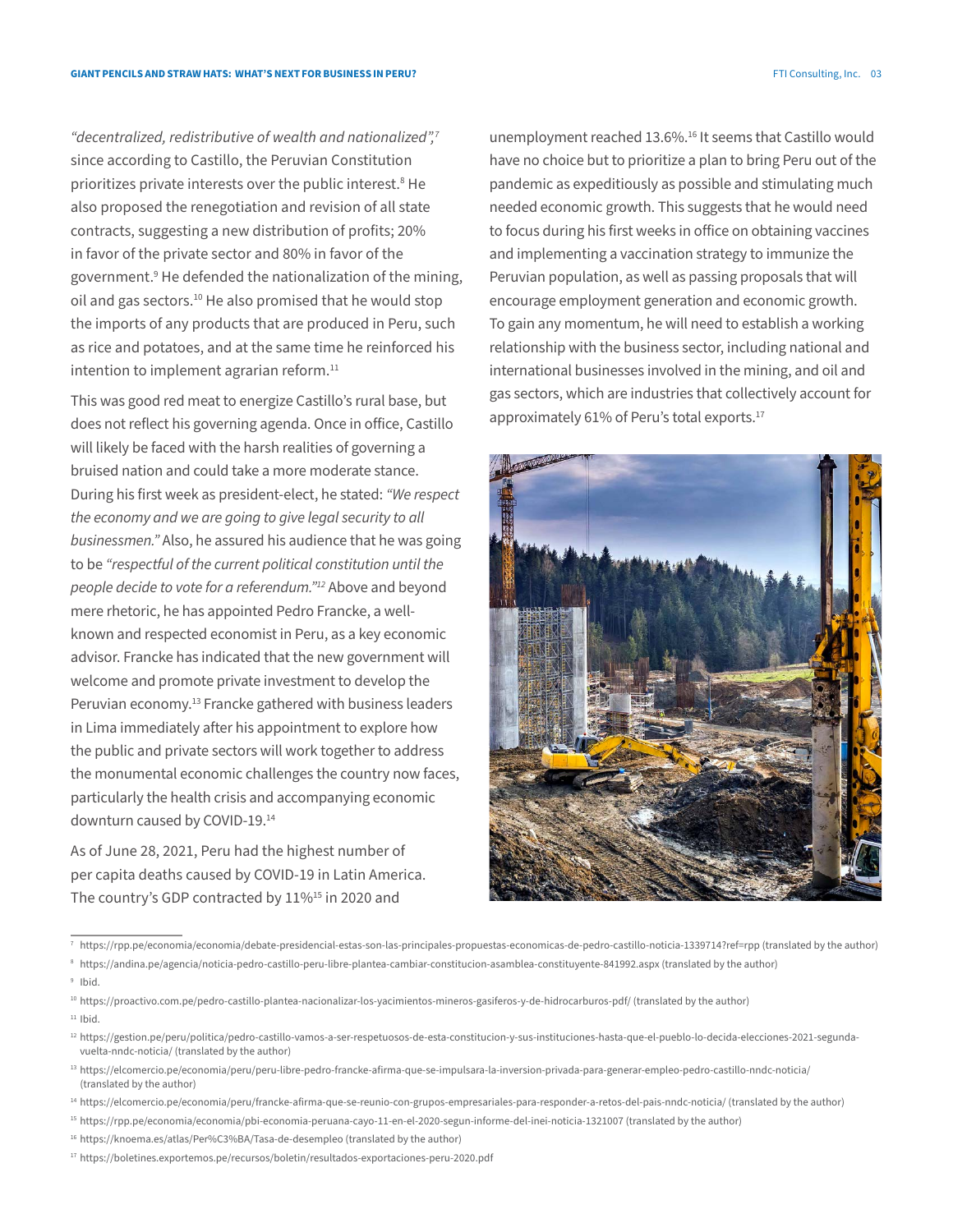#### **The Peruvian Congress as a Constraint**

The Peruvian Congress is made up of 130 seats and is heavily fragmented with ten political parties represented.<sup>18</sup> Castillo's party, *Peru Libre*, currently has 37 seats, and through alliances with another leftist party, *Juntos por el*  Perú, has the support of 42 seats.<sup>19</sup> This is woefully short of the majority needed to establish a constitutional assembly required to amend the constitution, or to pass any of the adventurous proposals articulated by Castillo during his election campaign.20 The remaining seats in Congress are occupied by conservative and right-wing parties, who support the business sector in the country, and are unlikely to vote for redistributive reforms that significantly enhance the power of the state. Therefore, to address the aftermaths of the COVID-19 pandemic and stimulate the Peruvian economy, Castillo will have to negotiate with the right-wing parties in Congress and find a working compromise with the business sector.



Even if we have misjudged Castillo's real intentions, or he feels pressured to implement anti-market measures advanced by the likes of Vladimir Cerrón, the radical leader of *Peru Libre*, the Peruvian Congress may not play along. The Peruvian Congress has recently shown its willingness to remove presidents out of step with its wishes. If Castillo fails to negotiate and receive support from congressional members, he could face Vizcarra's fate of being unceremoniously removed. This is yet another incentive for Castillo to seek moderate reforms and govern from the center.

Recent Peruvian political history has shown that governments tend to implement center and center-right policies once in office. For example, in 2011, when Humala was elected president, he ran on a leftist platform and was publicly supported by Venezuela's then president, Hugo Chavez, which vexed the Peruvian and international business communities. Commentators and the business community voiced concerns that Peru was being sucked into the *pink tide* and ebbing towards socialism. Nevertheless, once in office, Humala maintained neoliberal policies and kept Peru a solidly business-friendly destination.<sup>21</sup> He implemented a fiscal adjustment plan to reduce public spending, continued to promote free trade policies by participating in the negotiation and signing of the European Union Free Trade Agreement with Colombia and Peru,<sup>22</sup> and supported Peru's participation in the Trans-Pacific Partnership trade agreement.<sup>23</sup> Humala's term in office once again demonstrates that in Peru candidates tend to run on more radical platforms to energize the lower socioeconomic base, but once in office, they seek more moderate policies.



<sup>18</sup> https://andina.pe/agencia/noticia-congreso-diez-partidos-politicos-estaran-representados-el-parlamento-20212026-848567.aspx (translated by the author)

 $20$  [Ibid.](https://www.economist.com/the-americas/2021/06/10/pedro-castillo-is-on-the-verge-of-becoming-perus-president)

<sup>19</sup> https://www.economist.com/the-americas/2021/06/10/pedro-castillo-is-on-the-verge-of-becoming-perus-president

<sup>21</sup> https://journals.sagepub.com/doi/10.1177/0094582X17705867?icid=int.sj-abstract.similar-articles.1&

<sup>22</sup> https://www.telesurtv.net/news/Colombia-y-Peru-ejemplos-de-politicas-economicas-neoliberales-20151028-0038.html (translated by the author)

<sup>23</sup> http://www.desco.org.pe/recursos/site/files/CONTENIDO/29/04\_Vidarte\_PHj16.pdf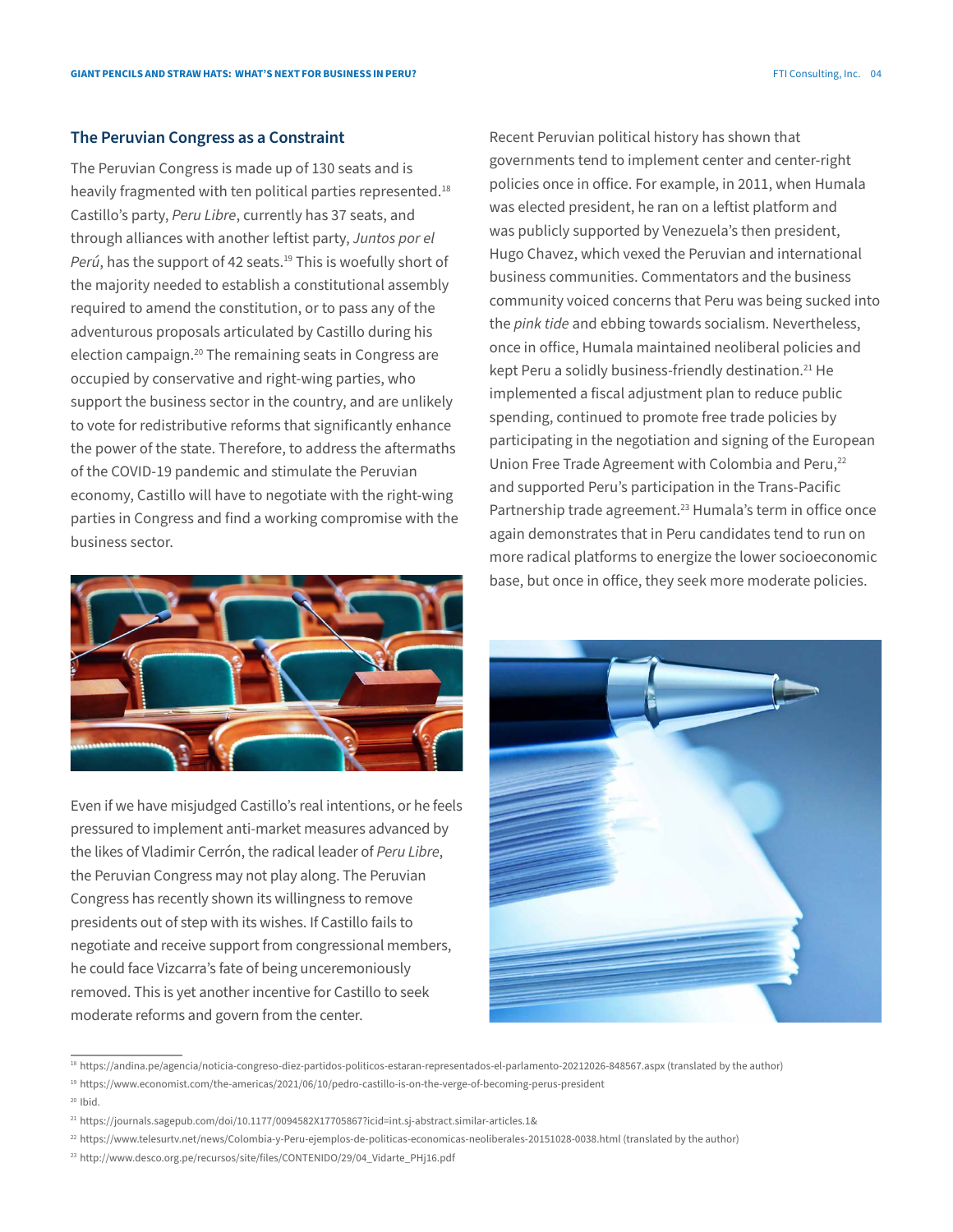#### **Specific Business Concerns**

Castillo's election has also brought up a series of specific concerns for foreign investors and international businesses. Two core issues, the future of Peru's anti-corruption agenda and the new government's potential impact on the framework for disputes and arbitration, are vital concerns for international businesses who seek legal protections and long-term security for their investments.

## **Peru's Anti-Corruption Agenda and Ongoing Investigations**

In 2020, Peru ranked 94 in the Corruption Perception Index,<sup>24</sup> with a score of 38, below the average of 43 in the Americas region. However, Peru marginally improved by two points compared to 2019, which was attributed to *"investigations of corruption cases and the recent approval of crucial anti-corruption laws."*25 In recent years, Peru has undertaken significant steps to implement legislation in order to reduce corruption in the country's business environment, specifically by increasing the accountability of companies in corruption cases.<sup>26</sup> In addition, Peru has successfully engaged in cross-border cooperation for investigating and resolving cases, most recently during the infamous Odebrecht scandal.<sup>27</sup> During the Odebrecht scandal, Peruvian judicial authorities issued arrest warrants against former presidents, including Alejandro Toledo, Ollanta Humala, and PPK.28 The fact that judicial authorities in Peru opened investigations and sought to hold high level government officials accountable for their actions is an important signal. But it is unclear what steps Castillo will take towards – or possibly away from – Peru's recent anticorruption efforts.

During his campaign, Castillo stated that his administration *"will fight all types of corruption."29* During presidential debates, he vilified his rival, Keiko Fujimori, for the

corruption accusations against her and was visibly buoyed by the Peruvian prosecutor's office charging her in March 2021 with money laundering.<sup>30</sup> Keiko has already served a one year preventive sentence for corruption allegations, and if convicted, could serve up to 31 years in prison.<sup>31</sup>

Another high-profile corruption case involves the leader of *Peru Libre*, Vladimir Cerrón, who has been at the center of a number of corruption scandals in Peru. Cerrón was barred from participating in the 2021 presidential elections as a candidate because of a corruption conviction. Yet, in June 2021, a court controversially overturned this ruling, which has generated more attention around Cerrón's alleged involvement in illicit affairs.<sup>32</sup> As of June 2021, the prosecutor's office in Peru has 20 investigations open against Cerrón, all related to corruption allegations.<sup>33</sup>

To-date, as president-elect, Castillo has not spoken about his new government's views around corruption, or about Keiko's or Cerrón's legal cases. These matters are incredibly delicate for a new president. The freedom he gives prosecutors to bring cases based on the merits against his political rival and his political ally will go a long way in signaling Castillo's approach to corruption cases. It is very likely that any indication of political interference resulting in disparate treatment between these two cases could be damaging to Castillo's reputation and his commitment to the equal application of the rule of law. These two matters would serve as an early litmus test for the Castillo government.

### **Impact on Disputes and Arbitration in Peru**

For international investors, one of the unsettling issues during Castillo's presidential campaign was his commentary on certain international agreements, including dispute resolution instruments. Castillo's campaign plan stated that Peru *"loses more than 90% of the arbitrations in the State Contracting Supervisory Body (OSCE) to the clear benefit of* 

<sup>25</sup> https://www.transparency.org/en/news/cpi-2020-americas

<sup>&</sup>lt;sup>24</sup> The Transparency International Corruption Perception Index measures and ranks 180 countries/territories by their perceived levels of public sector corruption.

<sup>26</sup> https://thelawreviews.co.uk/title/the-anti-bribery-and-anti-corruption-review/peru

<sup>27</sup> https://www.jota.info/especiais/cooperacion-internacional-en-el-caso-odebrecht-peru-29052019 (translated by the author)

<sup>28</sup> https://www.opendemocracy.net/en/democraciaabierta/alan-garc%C3%ADas-suicide-in-peru-and-the-odebrecht-scandal/

<sup>29</sup> https://elperuano.pe/noticia/121158-pedro-castillo-combatiremos-a-la-corrupcion-de-toda-talla (translated by the author)

<sup>30</sup> https://www.reuters.com/article/peru-politics/peru-prosecutor-charges-presidential-hopeful-keiko-Keiko-with-money-laundering-idUSL1N2L92IO

<sup>31</sup> https://cnnespanol.cnn.com/2021/06/21/keiko-fujimori-no-prision-preventiva-orix/. There are those that believe Keiko ran for president to gain immunity from prosecution as president, but her desire for power is real.

<sup>32</sup> https://www.aljazeera.com/amp/news/2021/6/13/as-castillo-nears-victory-peru-prepares-for-what-comes-next

<sup>33</sup> https://elcomercio.pe/politica/justicia/corrupcion-mas-de-20-casos-contra-cerron-estan-paralizados-en-la-fiscalia-y-el-poder-judicial-de-junin-noticia/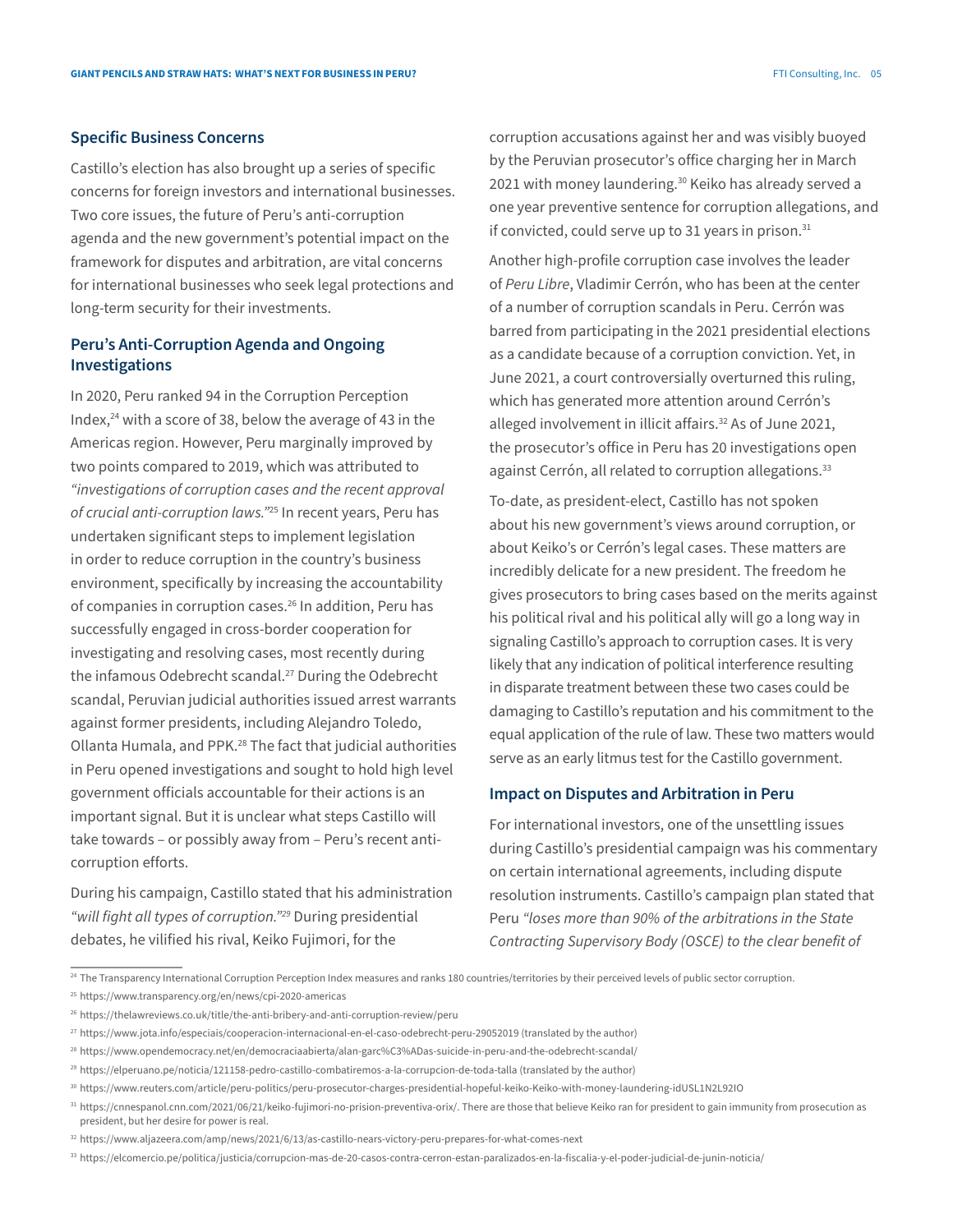*the private businessmen,"* alleging that these poor results for the Peruvian government were caused by corruption in the system and specifically by corrupt arbitrators.<sup>34</sup> This viewpoint was reinforced by arbitral cases involving Odebrecht in Peru, which involved accusations of corruption against arbitrators that ruled in favor of the Brazilian company involving amounts in controversy of approximately USD 281 million.35 Similarly, Castillo delved into conspiratorial Marxist rhetoric by suggesting there were numerous mechanisms of "commercial legal control"36 over Peruvian sovereignty such as the International Center for Settlement of Investment Disputes (ICSID), the UN International Court of the Hague, and the UN Commission on International Trade Law (UNCITRAL). As a result, he proposed the creation of the Dispute Resolution Center of the Union of South American Nations (UNASUR) as a seat for arbitration. Castillo's campaign proposal aims to find a forum for international arbitration outside of those mentioned above in order to avoid the "control" of the United States and of other world powers, and instead use the current dispute resolution center of UNASUR as an arbitration center. We believe this is unlikely to gain any serious traction.

The Peruvian Comptroller General's Office prepared a report analyzing all the cases in which the country participated in international arbitration.<sup>37</sup> It concluded that Peru loses 70% of the cases, which is not an alarming figure in comparative regional experience and concluded that *"arbitration is an adequate system. The problem is not in the arbitrator but in the state player."* The report's results were studied by Alfredo Bullard who concluded that, in reality, Peru often loses arbitration matters because Peruvian representatives defending the country in complicated matters were subject to poor contract management by public entities, lack of training for officials, inferior experts, logistical errors, and poor methodology for selection processes.<sup>38</sup> He stated: *"Many times we lose because the State arrives at the arbitration in a very bad position. In addition, the State's defense capacity is weak."39*



These considerations are important because it is precisely these potential failures and missteps by the Peruvian state that foreign companies and investors choose international arbitration over national courts as a dispute resolution mechanism in the first place. It is the confidence in these international dispute resolution mechanisms that creates one of the conditions that allows investments and international projects to flow into Peru.

International arbitration has been a great alternative for investors in Latin American countries, including Peru, and will continue to be so, particularly within the new political panorama.40

Peru is currently a party to the international conventions of New York and Panama, by which it is bound to support international arbitration and to enforce arbitral awards. To be able to withdraw from those, or any other international conventions, Castillo would need Congressional approval, since the constitutional text explicitly states that it is required for the denunciation of international treaties, and as stated already, the Congress will be tilted in favor of conservative powers. Unless additional factors emerge, we believe that Castillo will likely complain about any individual losses in arbitrations, but will be unwilling or unable to alter the dispute resolution procedures for foreign investment in Peru.

<sup>34</sup> https://gestion.pe/peru/politica/pedro-castillo-las-politicas-anticorrupcion-que-propone-en-su-plan-de-gobierno-noticia/

<sup>35</sup> https://elcomercio.pe/politica/justicia/todo-lo-que-debes-saber-sobre-el-caso-arbitrajes-de-odebrecht-caso-odebrecht-caso-arbritrajes-odebrecht-noticia/

<sup>36</sup> https://gestion.pe/peru/politica/pedro-castillo-la-revision-de-los-tlc-y-otras-medidas-de-comercio-exterior-de-su-plan-de-gobierno-noticia/ (translated by the author)

<sup>&</sup>lt;sup>37</sup> "El arbitraje en las contrataciones públicas durante el período 2003-2013" elaborado por la Contraloría General de la República

<sup>38</sup> https://elcomercio.pe/opinion/columnistas/vida-da-sorpresas-alfredo-bullard-370436-noticia/?ref=ecr

<sup>39</sup> [Ibid.](https://elcomercio.pe/opinion/columnistas/vida-da-sorpresas-alfredo-bullard-370436-noticia/?ref=ecr) 

<sup>40</sup> https://www.bilaterals.org/?cerro-verde-to-open-icsid-case